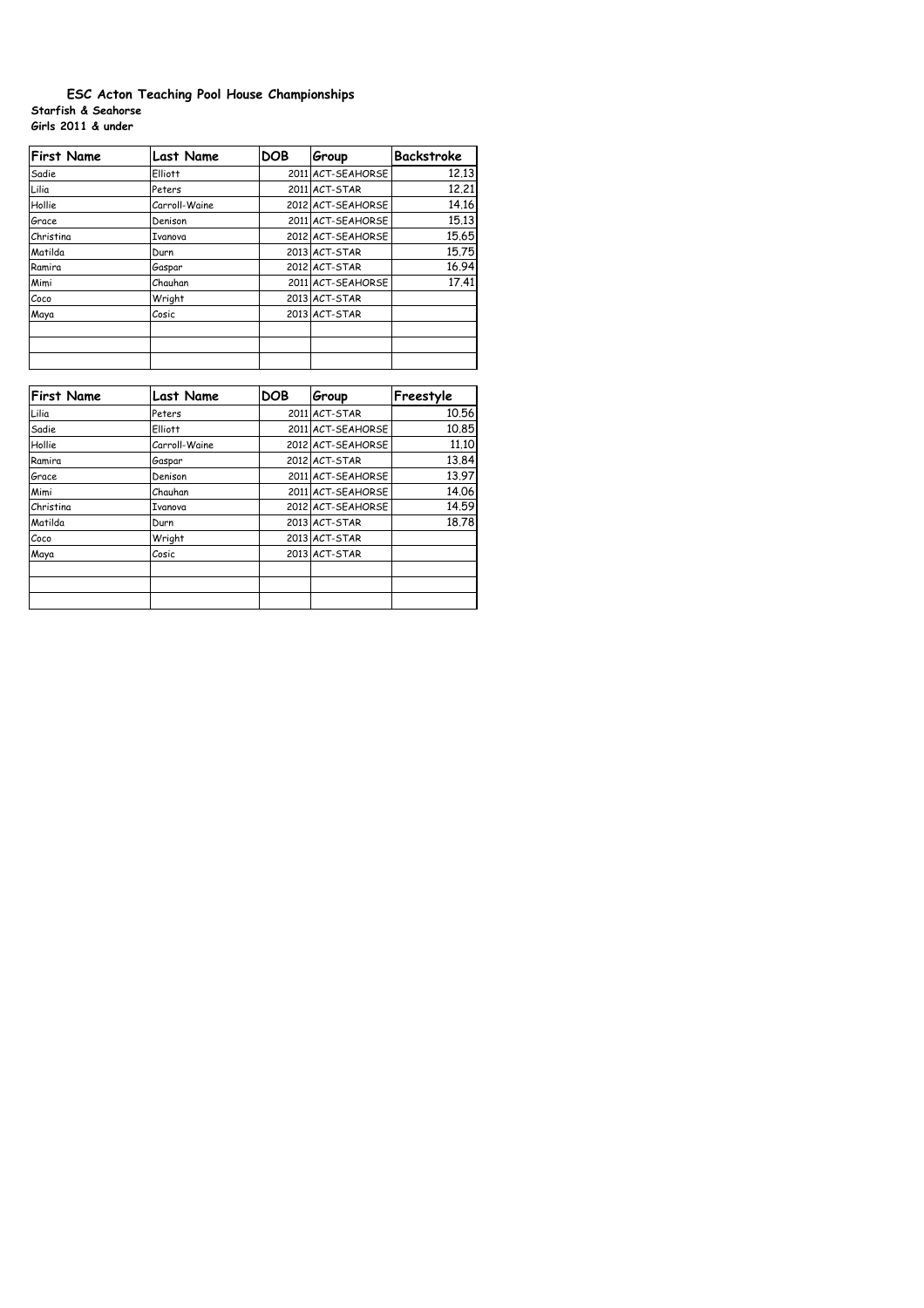## **Starfish & Seahorse Girls 2010 & over**

| <b>First Name</b> | <b>Last Name</b> | <b>DOB</b> | Group             | Backstroke |
|-------------------|------------------|------------|-------------------|------------|
| Alice             | Ganne            |            | 2007 ACT-SEAHORSE | 10.41      |
| Eleanor           | Ewart            |            | 2010 ACT-SEAHORSE | 11.35      |
| Uma               | Chauhan          |            | 2009 ACT-SEAHORSE | 11.72      |
| <b>Bezawit</b>    | Woldehiwot       |            | 2009 ACT-SEAHORSE | 12,43      |
| Liliana           | Chmielowska      |            | 2009 ACT-SEAHORSE | 16.68      |
| Layla             | Chmielowska      |            | 2010 ACT-STAR     |            |
| Stefani           | Zivagevic        |            | 2010 ACT-STAR     |            |
|                   |                  |            |                   |            |
|                   |                  |            |                   |            |

| <b>First Name</b> | <b>Last Name</b> | <b>DOB</b> | Group             | Freestyle |
|-------------------|------------------|------------|-------------------|-----------|
| Eleanor           | Ewart            |            | 2010 ACT-SEAHORSE | 9.06      |
| Alice             | Ganne            |            | 2007 ACT-SEAHORSE | 9.38      |
| Liliana           | Chmielowska      |            | 2009 ACT-SEAHORSE | 9.44      |
| Uma               | Chauhan          |            | 2009 ACT-SEAHORSE | 12,21     |
| <b>Bezawit</b>    | Woldehiwot       |            | 2009 ACT-SEAHORSE | 12,23     |
| Layla             | Chmielowska      |            | 2010 ACT-STAR     |           |
| Stefani           | Zivagevic        |            | 2010 ACT-STAR     |           |
|                   |                  |            |                   |           |
|                   |                  |            |                   |           |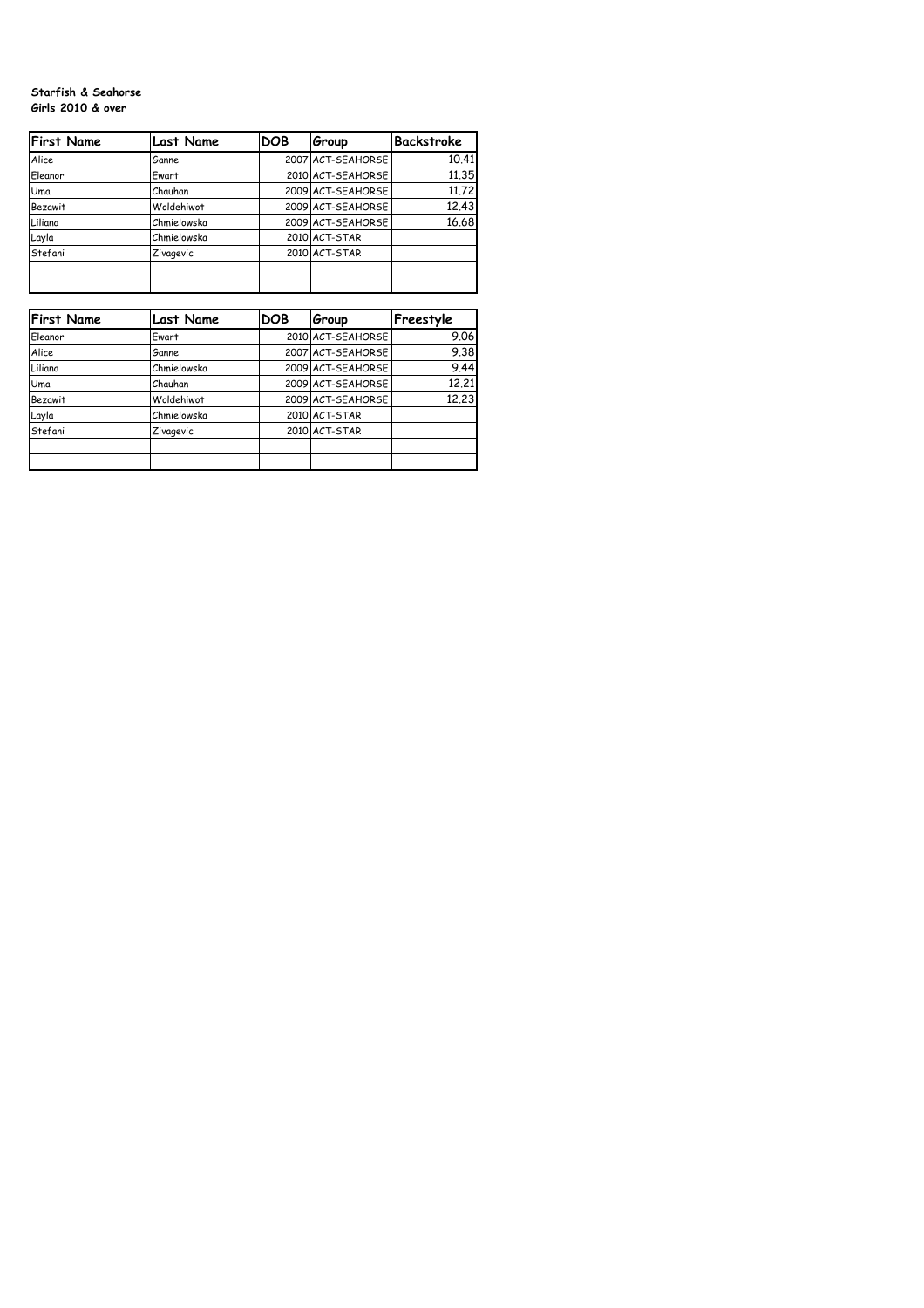## **Starfish & Seahorse Boys 2011 & younger**

| <b>First Name</b> | <b>Last Name</b>  | <b>DOB</b> | Group             | Backstroke |
|-------------------|-------------------|------------|-------------------|------------|
| Mihailo           | Vučković          |            | 2012 ACT-SEAHORSE | 11.68      |
| Harry             | Eakins            |            | 2011 ACT-STAR     | 12,81      |
| Alexandre         | Koo               |            | 2012 ACT-STAR     | 13.94      |
| Krishay           | Anicketh Meyhta   |            | 2011 ACT-SEAHORSE | 14.56      |
| Oscar             | Rabenstein-Tobbal |            | 2011 ACT-SEAHORSE | 14.60      |
| Dimitrije         | Vučković          |            | 2013 ACT-STAR     | 17.38      |
| Victor            | Maitret           |            | 2014 ACT-STAR     | 17.88      |
| Leon              | Chmielowski       |            | 2011 ACT-STAR     | 20.65      |
| George            | Russell           |            | 2011 ACT-SEAHORSE | 20.87      |
| Martin            | Beshay            |            | 2011 ACT-SEAHORSE |            |
| Oliver            | Afonso            |            | 2011 ACT-SEAHORSE |            |
|                   |                   |            |                   |            |
|                   |                   |            |                   |            |
|                   |                   |            |                   |            |

| <b>First Name</b> | <b>Last Name</b>  | <b>DOB</b> | Group             | Freestyle |
|-------------------|-------------------|------------|-------------------|-----------|
| Mihailo           | Vučković          |            | 2012 ACT-SEAHORSE | 10.34     |
| Harry             | Eakins            |            | 2011 ACT-STAR     | 11,50     |
| Oscar             | Rabenstein-Tobbal |            | 2011 ACT-SEAHORSE | 11.65     |
| Krishay           | Anicketh Meyhta   |            | 2011 ACT-SEAHORSE | 13.25     |
| George            | Russell           |            | 2011 ACT-SEAHORSE | 14.41     |
| Alexandre         | Koo               |            | 2012 ACT-STAR     | 14.90     |
| Dimitrije         | Vučković          |            | 2013 ACT-STAR     | 15.09     |
| Leon              | Chmielowski       |            | 2011 ACT-STAR     | 15.78     |
| Victor            | Maitret           |            | 2014 ACT-STAR     | 19.50     |
| Martin            | Beshay            |            | 2011 ACT-SEAHORSE |           |
| Oliver            | Afonso            |            | 2011 ACT-SEAHORSE |           |
|                   |                   |            |                   |           |
|                   |                   |            |                   |           |
|                   |                   |            |                   |           |